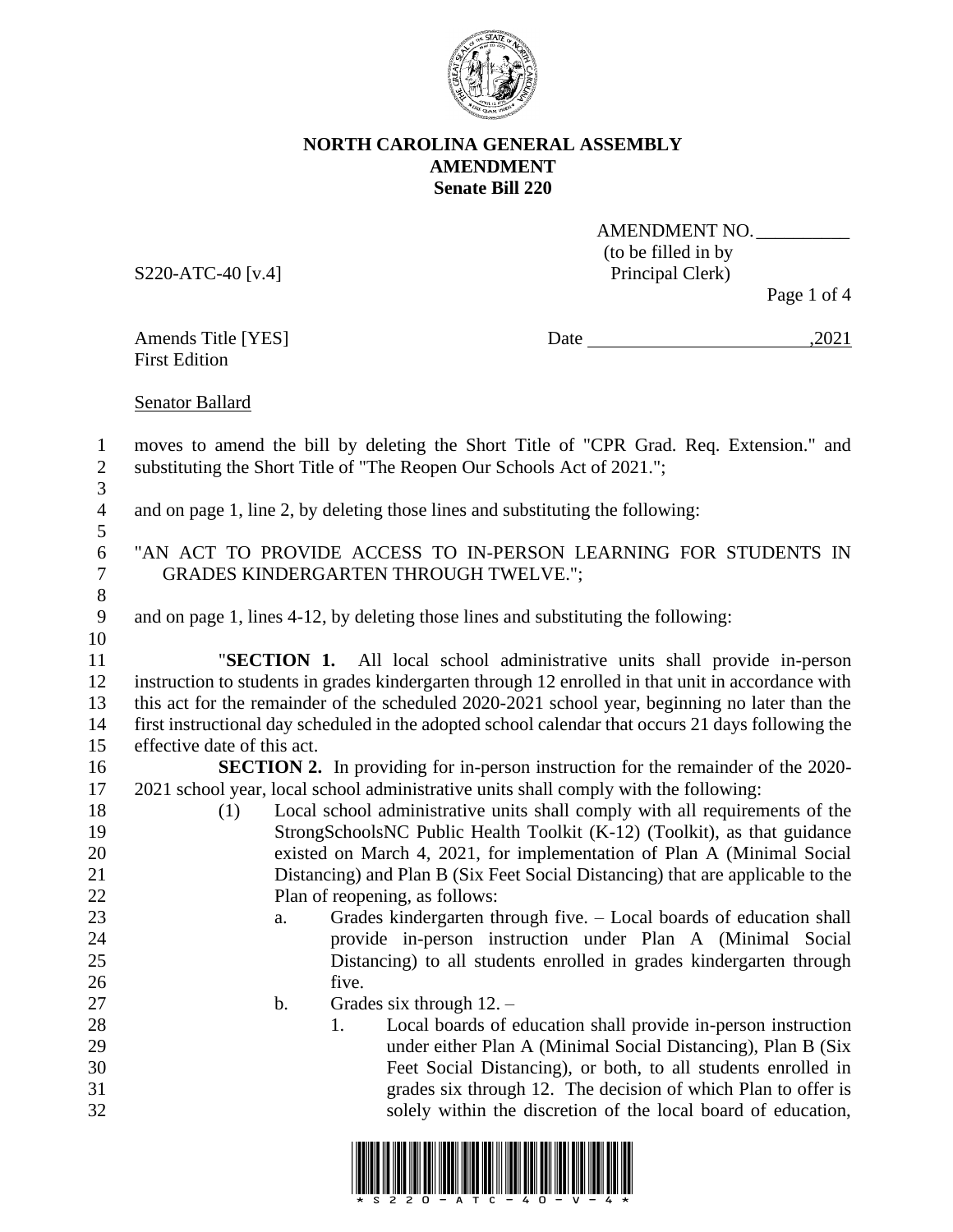S220-ATC-40 [v.4]

AMENDMENT NO. (to be filled in by<br>Principal Clerk)

Page 2 of 4

| $\mathbf{1}$<br>$\frac{2}{3}$<br>$\overline{4}$<br>5<br>6<br>$\boldsymbol{7}$<br>8<br>9<br>10<br>11<br>12<br>13 |     |    | 2.        | except that a local board shall provide the option to participate<br>in Plan A instruction, at the discretion of the student's parent<br>or guardian, for the following students enrolled in that unit:<br>Any student with an individualized education program,<br>I.<br>as defined in G.S. 115C-106.3(8).<br>Any student with a section 504 (29 U.S.C. § 794) plan.<br>П.<br>Local boards of education that offer Plan A to students enrolled<br>in grades six through 12 shall, before beginning Plan A<br>instruction, notify the Department of Health and Human<br>Services and describe the unit's plan for moving to Plan A. A<br>local board which operates under Plan A shall partner with the<br>ABC Science Collaborative of the School of Medicine at Duke<br>University (ABC Collaborative) to allow the ABC |
|-----------------------------------------------------------------------------------------------------------------|-----|----|-----------|---------------------------------------------------------------------------------------------------------------------------------------------------------------------------------------------------------------------------------------------------------------------------------------------------------------------------------------------------------------------------------------------------------------------------------------------------------------------------------------------------------------------------------------------------------------------------------------------------------------------------------------------------------------------------------------------------------------------------------------------------------------------------------------------------------------------------|
|                                                                                                                 |     |    |           |                                                                                                                                                                                                                                                                                                                                                                                                                                                                                                                                                                                                                                                                                                                                                                                                                           |
| 14                                                                                                              |     |    |           | Collaborative to collect and analyze data from those units for                                                                                                                                                                                                                                                                                                                                                                                                                                                                                                                                                                                                                                                                                                                                                            |
| 15                                                                                                              |     |    |           | students in Plan A in grades six through 12. A local board shall                                                                                                                                                                                                                                                                                                                                                                                                                                                                                                                                                                                                                                                                                                                                                          |
| 16                                                                                                              |     |    |           | both engage in robust contact tracing and report on requested                                                                                                                                                                                                                                                                                                                                                                                                                                                                                                                                                                                                                                                                                                                                                             |
| 17                                                                                                              |     |    |           | information in the form specified by the ABC Collaborative.                                                                                                                                                                                                                                                                                                                                                                                                                                                                                                                                                                                                                                                                                                                                                               |
| 18                                                                                                              |     | c. |           | Grades kindergarten through 12 remote option. - Local boards of                                                                                                                                                                                                                                                                                                                                                                                                                                                                                                                                                                                                                                                                                                                                                           |
| 19                                                                                                              |     |    |           | education shall continue to provide remote instruction options for all                                                                                                                                                                                                                                                                                                                                                                                                                                                                                                                                                                                                                                                                                                                                                    |
| 20                                                                                                              |     |    |           | students to elect to participate in, at the discretion of the parent or                                                                                                                                                                                                                                                                                                                                                                                                                                                                                                                                                                                                                                                                                                                                                   |
| 21                                                                                                              |     |    | guardian. |                                                                                                                                                                                                                                                                                                                                                                                                                                                                                                                                                                                                                                                                                                                                                                                                                           |
| 22                                                                                                              |     | d. |           | Local boards of education may revise the existing school calendar for                                                                                                                                                                                                                                                                                                                                                                                                                                                                                                                                                                                                                                                                                                                                                     |
| 23                                                                                                              |     |    |           | the 2020-2021 school year to reschedule teacher workdays to be used                                                                                                                                                                                                                                                                                                                                                                                                                                                                                                                                                                                                                                                                                                                                                       |
| 24                                                                                                              |     |    |           | to prepare for a return to Plan A instruction prior to the date that in-                                                                                                                                                                                                                                                                                                                                                                                                                                                                                                                                                                                                                                                                                                                                                  |
| 25                                                                                                              |     |    |           | person instruction for students is required by Section 1 of this act.                                                                                                                                                                                                                                                                                                                                                                                                                                                                                                                                                                                                                                                                                                                                                     |
| 26                                                                                                              | (2) |    |           | Local boards of education shall have the authority to make day-to-day                                                                                                                                                                                                                                                                                                                                                                                                                                                                                                                                                                                                                                                                                                                                                     |
| 27                                                                                                              |     |    |           | decisions concerning whether shifting individual schools or individual                                                                                                                                                                                                                                                                                                                                                                                                                                                                                                                                                                                                                                                                                                                                                    |
| 28                                                                                                              |     |    |           | classrooms that are providing in-person instruction to remote instruction is                                                                                                                                                                                                                                                                                                                                                                                                                                                                                                                                                                                                                                                                                                                                              |
| 29                                                                                                              |     |    |           | necessary due to COVID-19 exposures that result in insufficient school                                                                                                                                                                                                                                                                                                                                                                                                                                                                                                                                                                                                                                                                                                                                                    |
| 30                                                                                                              |     |    |           | personnel or required student quarantines. A local board of education shall                                                                                                                                                                                                                                                                                                                                                                                                                                                                                                                                                                                                                                                                                                                                               |
| 31                                                                                                              |     |    |           | report any shift by a school or classroom from in-person to remote instruction                                                                                                                                                                                                                                                                                                                                                                                                                                                                                                                                                                                                                                                                                                                                            |
| 32                                                                                                              |     |    |           | to the Department of Public Instruction within 72 hours of the shift.                                                                                                                                                                                                                                                                                                                                                                                                                                                                                                                                                                                                                                                                                                                                                     |
| 33                                                                                                              |     |    |           | <b>SECTION 3.(a)</b> Within federal funds available, the Department of Public Instruction                                                                                                                                                                                                                                                                                                                                                                                                                                                                                                                                                                                                                                                                                                                                 |
| 34                                                                                                              |     |    |           | shall contract with Duke University for the ABC Science Collaborative of the School of Medicine                                                                                                                                                                                                                                                                                                                                                                                                                                                                                                                                                                                                                                                                                                                           |
| 35                                                                                                              |     |    |           | at Duke University (ABC Collaborative) to provide data collation, analysis, and interpretation of                                                                                                                                                                                                                                                                                                                                                                                                                                                                                                                                                                                                                                                                                                                         |
| 36                                                                                                              |     |    |           | COVID-19 related metrics of student, teacher, and staff safety for local school administrative                                                                                                                                                                                                                                                                                                                                                                                                                                                                                                                                                                                                                                                                                                                            |
| 37                                                                                                              |     |    |           | units providing in-person instruction under Plan A for middle and high school students. The                                                                                                                                                                                                                                                                                                                                                                                                                                                                                                                                                                                                                                                                                                                               |
| 38                                                                                                              |     |    |           | contract shall allocate five hundred thousand dollars (\$500,000) to Duke University for these                                                                                                                                                                                                                                                                                                                                                                                                                                                                                                                                                                                                                                                                                                                            |
| 39                                                                                                              |     |    |           | services. The contract shall require the ABC Collaborative to engage in close monitoring of                                                                                                                                                                                                                                                                                                                                                                                                                                                                                                                                                                                                                                                                                                                               |
| 40                                                                                                              |     |    |           | infection data through assessing within-school transmission rates based on contact tracing and                                                                                                                                                                                                                                                                                                                                                                                                                                                                                                                                                                                                                                                                                                                            |
| 41                                                                                                              |     |    |           | confirmatory testing with partner local school administrative units to evaluate the fidelity and                                                                                                                                                                                                                                                                                                                                                                                                                                                                                                                                                                                                                                                                                                                          |
| 42                                                                                                              |     |    |           | adherence to mitigation strategies which enable in-person instruction, as provided in the                                                                                                                                                                                                                                                                                                                                                                                                                                                                                                                                                                                                                                                                                                                                 |
| 43                                                                                                              |     |    |           | StrongSchoolsNC Public Health Toolkit (K-12). The contract shall require the ABC                                                                                                                                                                                                                                                                                                                                                                                                                                                                                                                                                                                                                                                                                                                                          |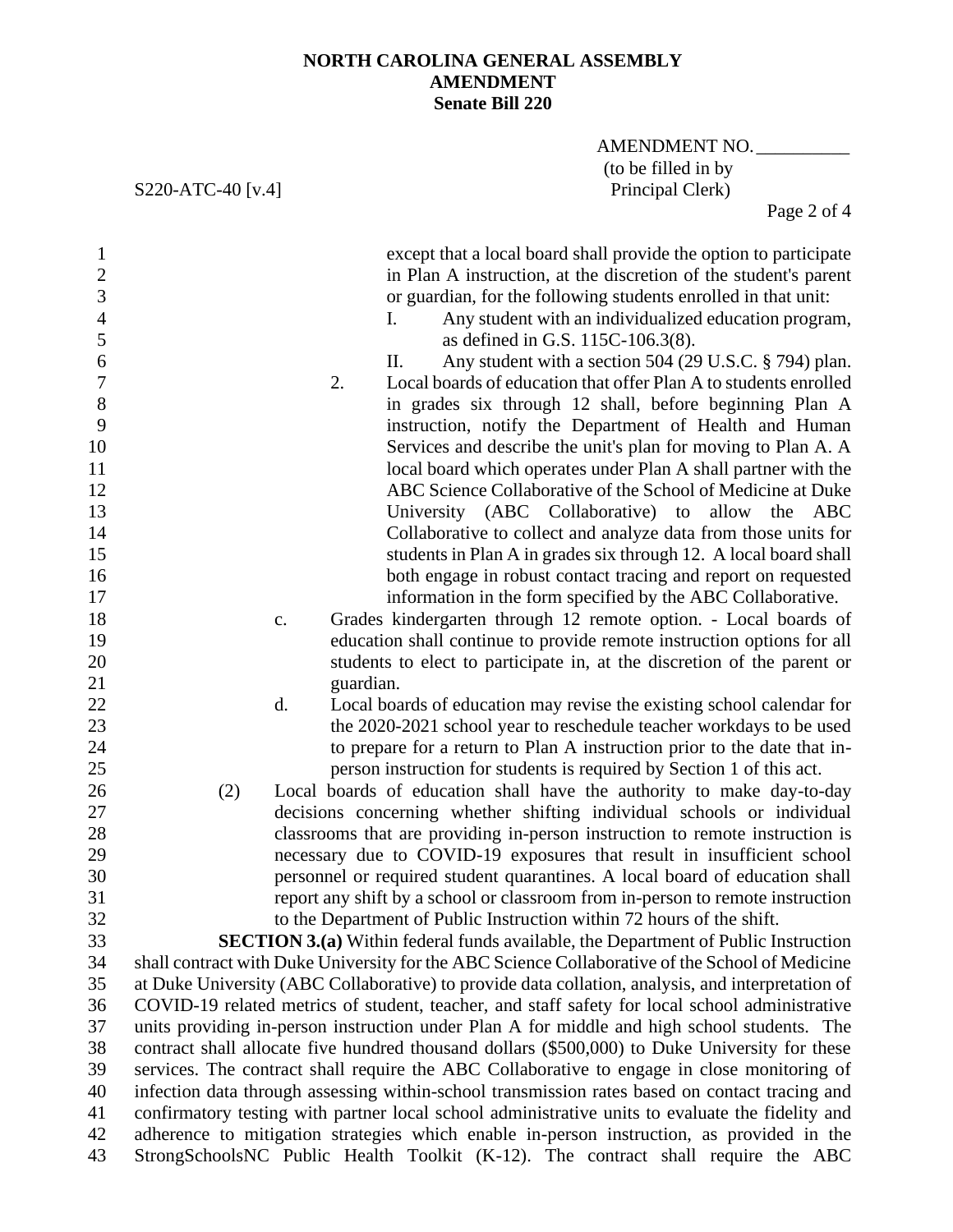AMENDMENT NO. (to be filled in by<br>Principal Clerk)

S220-ATC-40 [v.4]

Page 3 of 4

| $\mathbf{1}$   |                                                                                                  | Collaborative to request only de-identified, aggregate data from partnering units. The contract    |  |  |  |
|----------------|--------------------------------------------------------------------------------------------------|----------------------------------------------------------------------------------------------------|--|--|--|
| $\overline{2}$ | shall require the ABC Collaborative to report on its findings to the Joint Legislative Education |                                                                                                    |  |  |  |
| 3              |                                                                                                  | Oversight Committee, the Senate Education/Higher Education Committee, the House Education          |  |  |  |
| $\overline{4}$ |                                                                                                  | K-12 Committee, the Department of Public Instruction, the State Board of Education, the            |  |  |  |
| 5              |                                                                                                  | Department of Health and Human Services, and the Office of the Governor as follows:                |  |  |  |
| 6              | (1)                                                                                              | Interim Analysis: An interim analysis of aggregate data for all partnering                         |  |  |  |
| $\tau$         |                                                                                                  | units shall be submitted no later than the last calendar day of March, April,                      |  |  |  |
| 8              |                                                                                                  | and May of 2021.                                                                                   |  |  |  |
| 9              | (2)                                                                                              | Final Analysis: A final analysis of both aggregate and individual partnering                       |  |  |  |
| 10             |                                                                                                  | local school administrative unit data shall be submitted no later than June 30,                    |  |  |  |
| 11             |                                                                                                  | 2021.                                                                                              |  |  |  |
| 12             |                                                                                                  | <b>SECTION 3.(b)</b> The Department of Public Instruction shall execute the contract with          |  |  |  |
| 13             |                                                                                                  | Duke University required by this act no later than the fifteenth day after this act becomes law,   |  |  |  |
| 14             | and shall disburse the funds allocated by the contract to Duke University within 5 days of       |                                                                                                    |  |  |  |
| 15             |                                                                                                  | execution of the contract. The contract the Department of Public Instruction enters into shall     |  |  |  |
| 16             |                                                                                                  | terminate no later than September 15, 2021. The contract required by this act shall not be subject |  |  |  |
| 17             |                                                                                                  | to Article 3 or Article 8 of Chapter 143 of the General Statutes, or any other provision of law    |  |  |  |
| 18             | relating to initial purchase and contract requirements in completing the contract.               |                                                                                                    |  |  |  |
| 19             |                                                                                                  | <b>SECTION 3.(c)</b> If HB 196, 2021 Regular Session, becomes law, S.L. 2021-1, Sec.               |  |  |  |
| 20             |                                                                                                  | 5A, as amended by HB 196, 2021 Regular Session, is amended by adding a new subdivision to          |  |  |  |
| 21             | read:                                                                                            |                                                                                                    |  |  |  |
| 22             | " $(4a)$                                                                                         | \$500,000 to contract with Duke University for the ABC Collaborative of the                        |  |  |  |
| 23             |                                                                                                  | School of Medicine at Duke University to provide for data collation, analysis,                     |  |  |  |
| 24             |                                                                                                  | and interpretation of COVID-19 related metrics of student, teacher, and staff                      |  |  |  |
| 25             |                                                                                                  | safety in partnering local school administrative units providing in-person                         |  |  |  |
| 26             |                                                                                                  | instruction under Plan A for middle and high school students."                                     |  |  |  |
| 27             |                                                                                                  | <b>SECTION 4.</b> The Governor is authorized and empowered to order the closure of a               |  |  |  |
| 28             | local school administrative unit during the remainder of the 2020-2021 school year only as       |                                                                                                    |  |  |  |
| 29             | follows:                                                                                         |                                                                                                    |  |  |  |
| 30             | (1)                                                                                              | The Governor may order, by executive order, an individual local school                             |  |  |  |
| 31             |                                                                                                  | administrative unit to close to full-time in-person instruction and provide                        |  |  |  |
| 32             |                                                                                                  | hybrid or remote learning options, or to otherwise close, restrict, or reduce                      |  |  |  |
| 33             |                                                                                                  | operations within schools of that unit when necessary to protect the health and                    |  |  |  |
| 34             |                                                                                                  | safety of students and employees in that unit.                                                     |  |  |  |
| 35             | (2)                                                                                              | For any order issued as provided in subdivision (1) of this section, the                           |  |  |  |
| 36             |                                                                                                  | Governor shall provide reasons specific to that local school administrative unit                   |  |  |  |
| 37             |                                                                                                  | for requiring closure, restriction, or reduction in the operation of those                         |  |  |  |
| 38             |                                                                                                  | schools. The Governor may require such actions for any reason deemed                               |  |  |  |
| 39             |                                                                                                  | necessary by the Governor.                                                                         |  |  |  |
| 40             | (3)                                                                                              | The Governor shall not order a statewide closure, restriction, or reduction of                     |  |  |  |
| 41             |                                                                                                  | the operation of schools in a single executive order.                                              |  |  |  |
| 42             | (4)                                                                                              | The Governor shall not use the authority granted in Article 1A of Chapter                          |  |  |  |
| 43             |                                                                                                  | 166A of the General Statutes, or any other provision of law other than the                         |  |  |  |